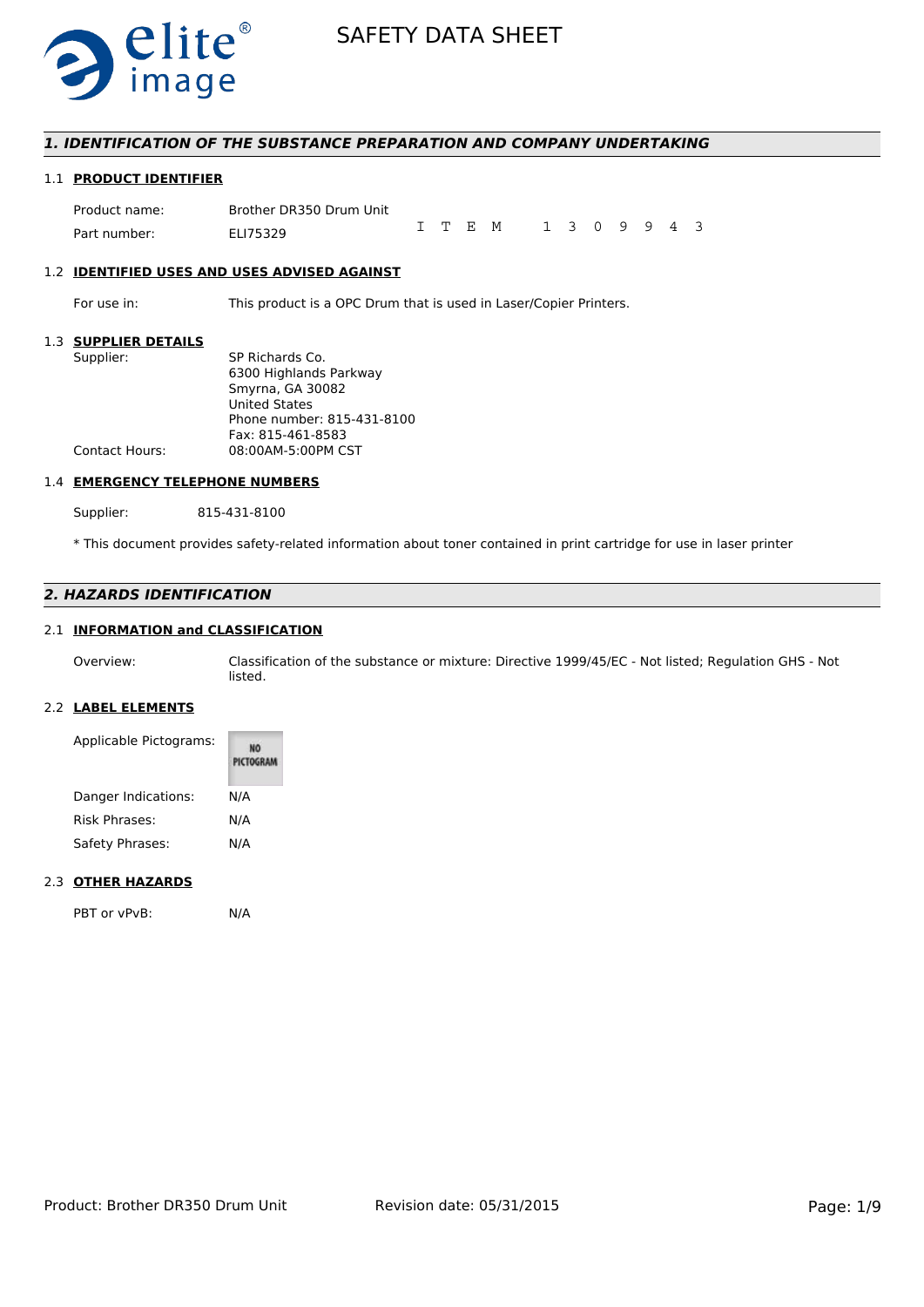

## *3. COMPOSITION / INFORMATION ON INGREDIENTS*

| Ingredients                | <b>CAS number</b>   | Weight %  | <b>OSHA</b><br><b>PEL</b>                                                | <b>ACGIH</b><br><b>TLV</b> | Other                                                   |
|----------------------------|---------------------|-----------|--------------------------------------------------------------------------|----------------------------|---------------------------------------------------------|
| Aluminum Tube              | 7429-90-5           | 70-80     |                                                                          |                            |                                                         |
| Organic Sensitive Material | <b>TRADE SECRET</b> | < 1.5     |                                                                          |                            | Private information                                     |
| Gear                       | <b>TRADE SECRET</b> | $20 - 30$ |                                                                          |                            | Private information.                                    |
|                            |                     |           | There are<br>no exposure<br>limits<br>identified<br>for this<br>product. |                            | Harmful substance is not contained<br>in this OPC Drum. |

The Full Text for all R-Phrases are Displayed in Section 16

## **COMPOSITION COMMENTS**

The Data Shown is in accordance with the latest Directives.

This section provides composition information for the toner powder contained in specially designed container inside of the print cartridge.

## *4. FIRST-AID MEASURES*

## 4.1 **FIRST AID MEASURES**

## 4.1.1 **FIRST AID INSTRUCTIONS BY RELEVANT ROUTES OF EXPOSURE**

| Inhalation:   | Not applicable. It does not correspond to the following matters in case of use for proper purpose. |
|---------------|----------------------------------------------------------------------------------------------------|
| Eye contact:  | Not applicable. It does not correspond to the following matters in case of use for proper purpose. |
| Skin contact: | Not applicable. It does not correspond to the following matters in case of use for proper purpose. |
| Ingestion:    | Not applicable. It does not correspond to the following matters in case of use for proper purpose. |

## 4.1.2 **ADDITIONAL FIRST AID INFORMATION**

Additional first aid information: N/A Immediate Medical Attention Required: N/A

## 4.2 **SYMPTOMS AND EFFECTS**

Acute Symptoms from Exposure: N/A Delayed Symptoms from Exposure: N/A

## 4.3 **IMMEDIATE SPECIAL TREATMENT OR EQUIPMENT REQUIRED**

N/A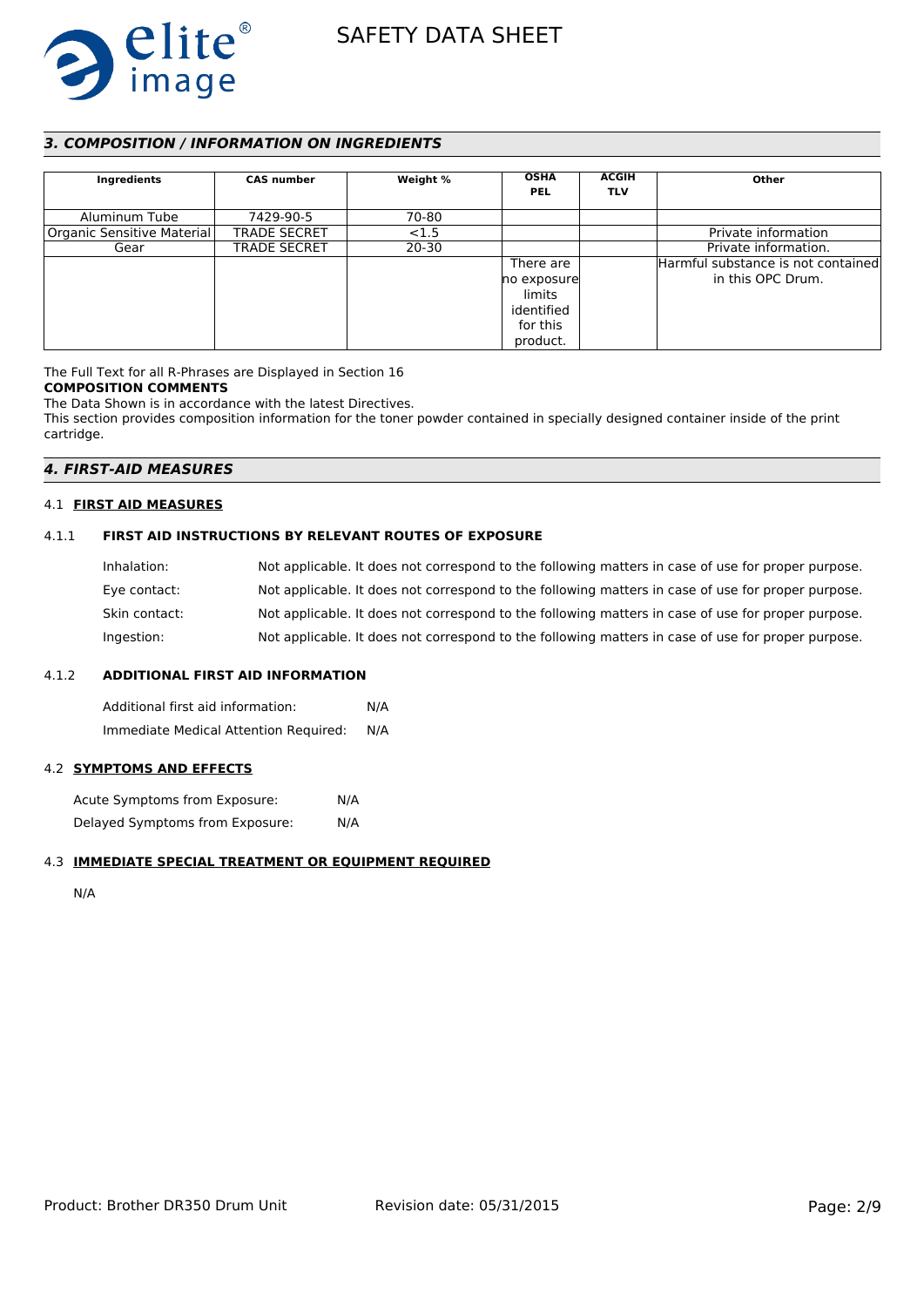

## *5. FIRE-FIGHTING MEASURES*

## 5.1 **EXTINGUISHING MEDIA**

| Recommended Extinguishing Media:    | water spray, CO2, Powders, foam |
|-------------------------------------|---------------------------------|
| Extinguishing Media Not to be Used: | Do not use water jet.           |

## 5.2 **SPECIAL HAZARD**

Extinguishing Media Not to be Used:

Unusual Fire/Explosion Hazards: Exposure to decomposition products may cause a health hazard. Hazardous decomposition and/or combustion products: CO, CO2, smoke

#### 5.3 **ADVICE FOR FIRE FIGHTERS**

Avoid inhalation of smoke. Wear protective cloting an wear self-contained breathing apparatus

#### *6. ACCIDENTAL RELEASE MEASURES*

#### 6.1 **PERSONAL PRECAUTIONS, PROTECTIVE EQUIPMENT AND EMERGENCY PROCEDURES**

## 6.1.1 **PRECAUTIONS FOR NON-EMERGENCY PERSONNEL**

N/A

#### 6.1.2 **ADDITIONAL FIRST AID INFORMATION**

N/A

#### 6.1.3 **PERSONAL PROTECTION**

Wear personal protective equipment as described in Section 8.

#### 6.2 **ENVIRONMENTAL PRECAUTIONS**

Regulatory Information: Keep product out of sewers and watercourses.

#### 6.3 **METHODS AND MATERIAL FOR CONTAINMENT AND CLEANUP**

Spill or Leak Cleanup Procedures: N/A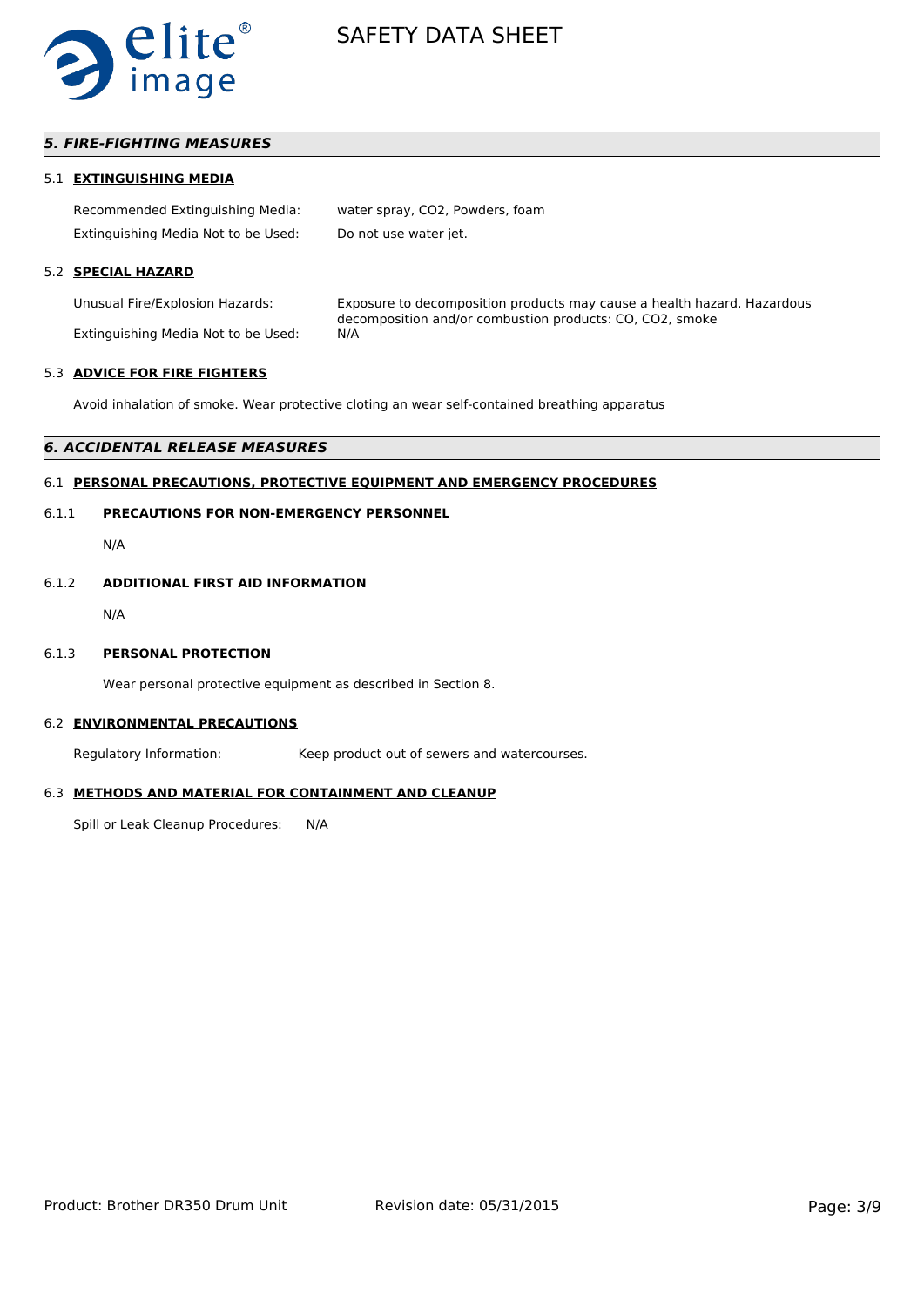

## *7. HANDLING AND STORAGE*

### 7.1 **PRECAUTIONS FOR SAFE HANDLING**

Recommendations for Handling: No special precautions when used as intended. Keep containers closed, avoid creating dust. Keep away from ignition sources. Advice on General Hygiene: Never eat, drink or smoke in work areas. Practice good personal hygiene after using this material, especially before eating, drinking, smoking, using the restroom, or applying cosmetics.

#### 7.2 **CONDITIONS FOR SAFE STORAGE**

Avoid high temperatures, >100°F/32°C

#### 7.3 **SPECIFIC END USES**

Printing devices

#### *8. EXPOSURE CONTROLS/PERSONAL PROTECTION*

#### 8.1 **CONTROL PARAMETERS**

The best protection is to enclose operations and/or provide local exhaust ventilation at the site of chemical release in order to maintain airborne concentrations of the product below OSHA PELs (See Section 3). Local exhaust ventilation is preferred because it prevents contaminant dispersion into the work area by controlling it at its source.

#### 8.2 **EXPOSURE CONTROLS**

#### **Respiratory protection:**

IMPROPER USE OF RESPIRATORS IS DANGEROUS. Seek professional advice prior to respirator selection and use. Follow OSHA respirator regulations (29 CFR 1910.134 and 1910.137) and, if necessary, wear a NIOSH approved respirator. Select respirator based on its suitability to provide adequate worker protection for given work conditions, levels of airborne contamination, and sufficient levels of oxygen.

#### **Eye/Face Protection:**

Contact lenses are not eye protective devices. Appropriate eye protection must be worn instead of, or in conjunction with contact lenses.

#### **Hand/Skin Protection:**

For emergency or non-routine operations (cleaning spills, reactor vessels, or storage tanks), wear an SCBA. WARNING! Air purifying respirators do not protect worker in oxygen deficient atmospheres.

## **Additional Protection:**

N/A

## **Protective Clothing and Equipment:**

Wear chemically protective gloves, boots, aprons, and gauntlets to prevent prolonged or repeated skin contact. Wear splashproof chemical goggles and face shield when working with liquid, unless full face piece respiratory protection is worn.

#### **Safety Stations:**

Make emergency eyewash stations, safety/quick-drench showers, and washing facilities available in work area.

### **Contaminated Equipment:**

Separate contaminated work clothes from street clothes. Launder before reuse. Remove material from your shoes and clean personal protective equipment. Never take home contaminated clothing.

## **Comments:**

Never eat, drink or smoke in work areas. Practice good personal hygiene after using this material, especially before eating, drinking, smoking, using the restroom, or applying cosmetics.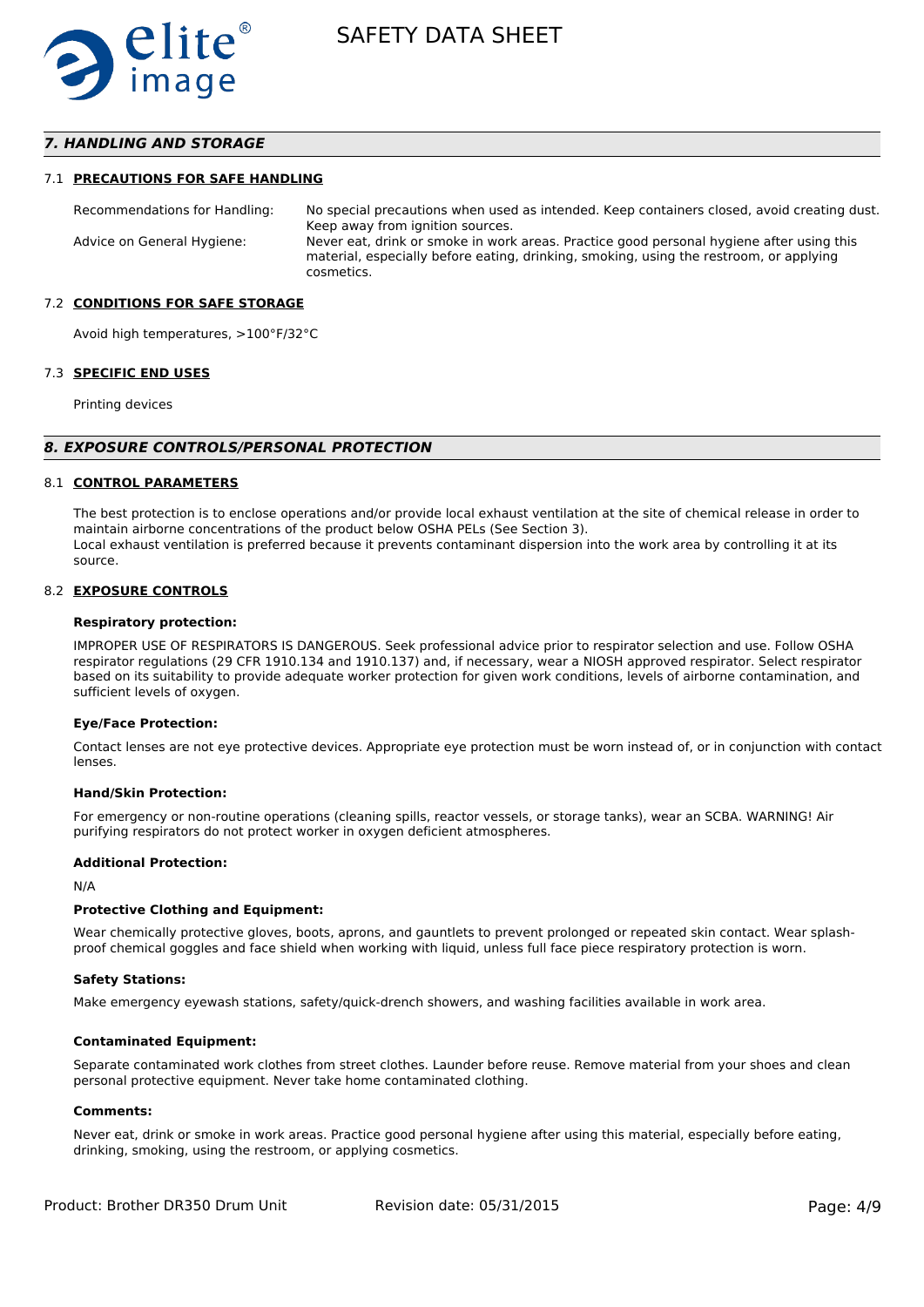

# *9. PHYSICAL AND CHEMICAL PROPERTIES*

# 9.1 **DETAIL INFORMATION**

| Physical state:<br>Color:  | APPEARANCE: Solid coated by organic sensitive substance, which plastic gear were equipped to<br>the aluminum substrate.<br><b>Black</b> |
|----------------------------|-----------------------------------------------------------------------------------------------------------------------------------------|
| Odor:                      | Odorless.                                                                                                                               |
| Odor threshold:            | N/A                                                                                                                                     |
|                            |                                                                                                                                         |
| Boiling point:             | N/A                                                                                                                                     |
| Melting point:             | N/A                                                                                                                                     |
| Flash point:               | N/A                                                                                                                                     |
| <b>Explosion limits:</b>   | N/A                                                                                                                                     |
| Relative density:          | N/A                                                                                                                                     |
| Auto-ignition temperature: | N/A                                                                                                                                     |

# 9.2 **OTHER INFORMATION**

SOLUBILITY: Insoluble.

# *10. CHEMICAL STABILITY AND REACTIVITY*

## 10.1 **Reactivity:**

| <b>Reactivity Hazards:</b>     | None                                                                                                           |
|--------------------------------|----------------------------------------------------------------------------------------------------------------|
| Data on Mixture Substances:    | None                                                                                                           |
| 10.2 Chemical Stability:       | The product is stable. Under normal conditions of storage and use, hazardous<br>polymerisation will not occur. |
| 10.3 Hazardous Polymerization: | Stable under conditions of normal use.                                                                         |
| 10.4 Conditions to Avoid:      | Keep away from heat, flame, sparks and other ignition sources.                                                 |
| 10.5 Incompatible Materials:   | Strong oxidising materials                                                                                     |
| 10.6 Hazardous Decomposition:  | Will not occur.                                                                                                |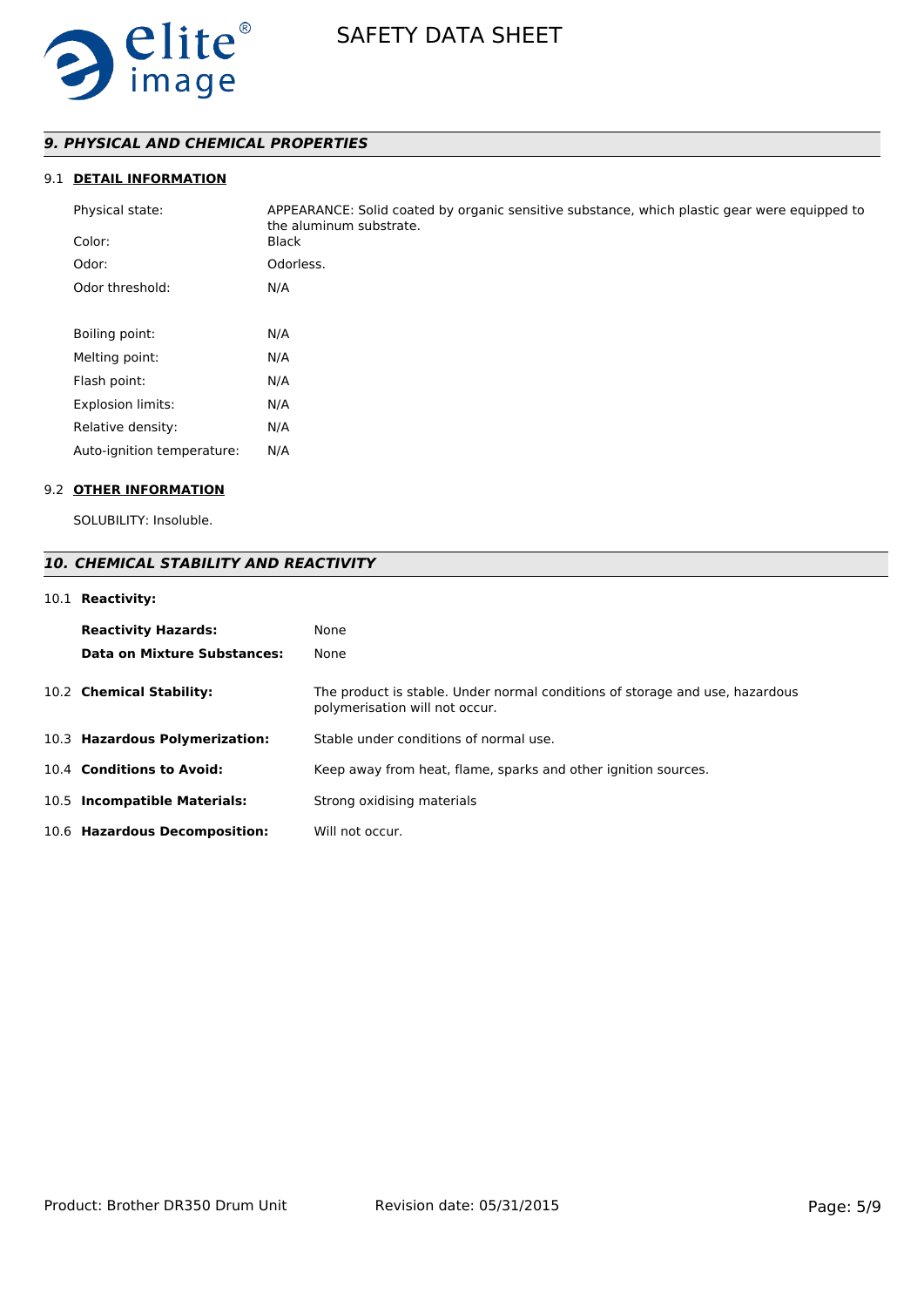

## *11. INFORMATION ON TOXICOLOGICAL EFFECT*

| <b>Mixtures:</b>                   | N/A                                                                         |
|------------------------------------|-----------------------------------------------------------------------------|
| <b>Acute Toxicity:</b>             | N/A                                                                         |
| <b>Skin Corrosion/Irritation:</b>  | N/A                                                                         |
| <b>Serious Eye Damage:</b>         | N/A                                                                         |
| Inhalation:                        | N/A                                                                         |
| <b>Sensitization:</b>              | N/A                                                                         |
| <b>Mutagenicity:</b>               | Ames test is negative.                                                      |
| <b>Carcinogenicity:</b>            | No data available. Not classified or listed by IARC, ACGIH, OSHA, NTP, ILO. |
| <b>Reproductive Toxicity:</b>      | N/A                                                                         |
| <b>STOT - Single Exposure:</b>     | N/A                                                                         |
| <b>STOT - Multiple Exposure:</b>   | N/A                                                                         |
| Ingestion:                         | N/A                                                                         |
| <b>Hazard Class Information:</b>   | N/A                                                                         |
| <b>Mixture on Market Data:</b>     | N/A                                                                         |
| Symptoms:                          | N/A                                                                         |
| <b>Delayed/Immediate Effects:</b>  | N/A                                                                         |
| <b>Test Data on Mixture:</b>       | N/A                                                                         |
| <b>Not Meeting Classification:</b> | N/A                                                                         |
| <b>Routes of Exposure:</b>         | N/A                                                                         |
| <b>Interactive Effects:</b>        | N/A                                                                         |
| <b>Absence of Specific Data:</b>   | N/A                                                                         |
| Mixture vs Substance Data: N/A     |                                                                             |

## *12. ECOLOGICAL INFORMATION*

| 12.1 <b>Eco toxicity:</b>           | N/A |
|-------------------------------------|-----|
| 12.2 Degradability:                 | N/A |
| 12.3 Bioaccumulation Potential: N/A |     |
| 12.4 Mobility in Soil:              | N/A |
| 12.5 PBT & vPvB Assessment:         | N/A |
| 12.6 Other Adverse Effects:         | N/A |

# *13. DISPOSAL CONSIDERATIONS*

#### **Disposal Information:**

 Dispose as a solid waste in accordance with local authority regulations. Empty container retains product residue.

# **Physical/Chemical Properties that affect Treatment:**

Symbol: This product is not classified as dangerous

Risk Phrases: This product is not classified according to the federal, state and local environmental regulations.

## **Waste Treatment Information:**

Do not shred toner cartridge, unless dust-explosion prevention measures are taken. Finely dispersed particles may form explosive mixtures in air. Dispose of in compliance with federal, state, and local regulations.

### **Personal Protection Required:**

N/A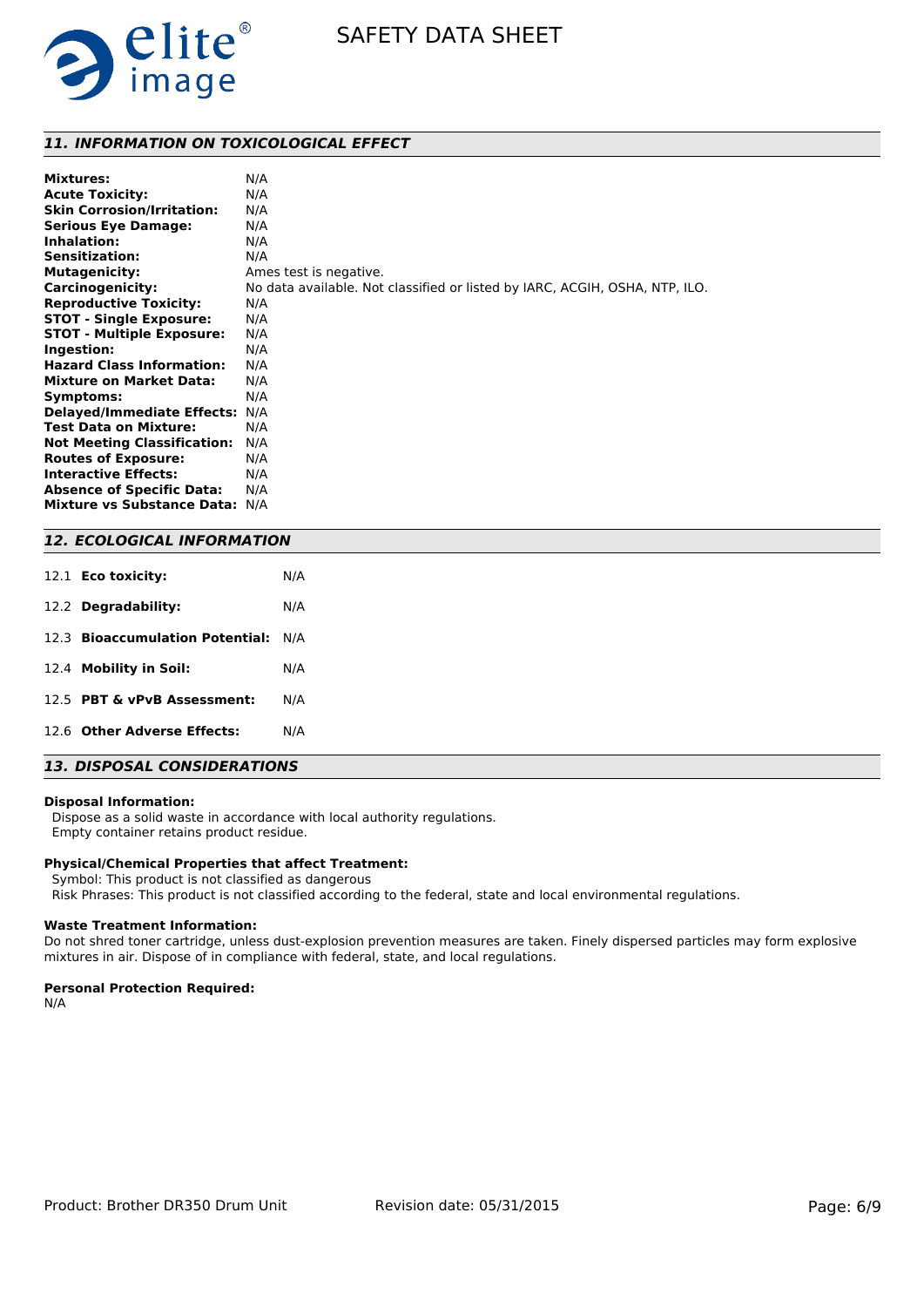

| <b>14. TRANSPORT INFORMATION</b>  |     |  |
|-----------------------------------|-----|--|
| 14.1 <b>ID Number:</b>            | N/A |  |
| 14.2 Shipping Name:               | N/A |  |
| 14.3 Hazard Class:                | N/A |  |
| 14.4 Packing Group:               | N/A |  |
| 14.5 Environmental Hazards:       | N/A |  |
| 14.6 User Precautions:            | N/A |  |
| 14.7 Bulk Transport:              | N/A |  |
| <b>15. REGULATORY INFORMATION</b> |     |  |

15.1 **Regulatory Information:** Application Law: None

**EPA Regulatory Information:** N/A

**CERCLA Reportable Quantity:** N/A

## 15.2 **Superfund Information:**

## **Hazard Categories:**

**Immediate:** N/A

**Delayed:** N/A

**Fire:** N/A

**Pressure:** N/A

**Reactivity:** N/A

**Section 302 - Extremely Hazardous:** N/A

**Section 311 - Hazardous:** N/A

- 15.3 **State Regulations:** N/A
- 15.4 **Other Regulatory Information:** N/A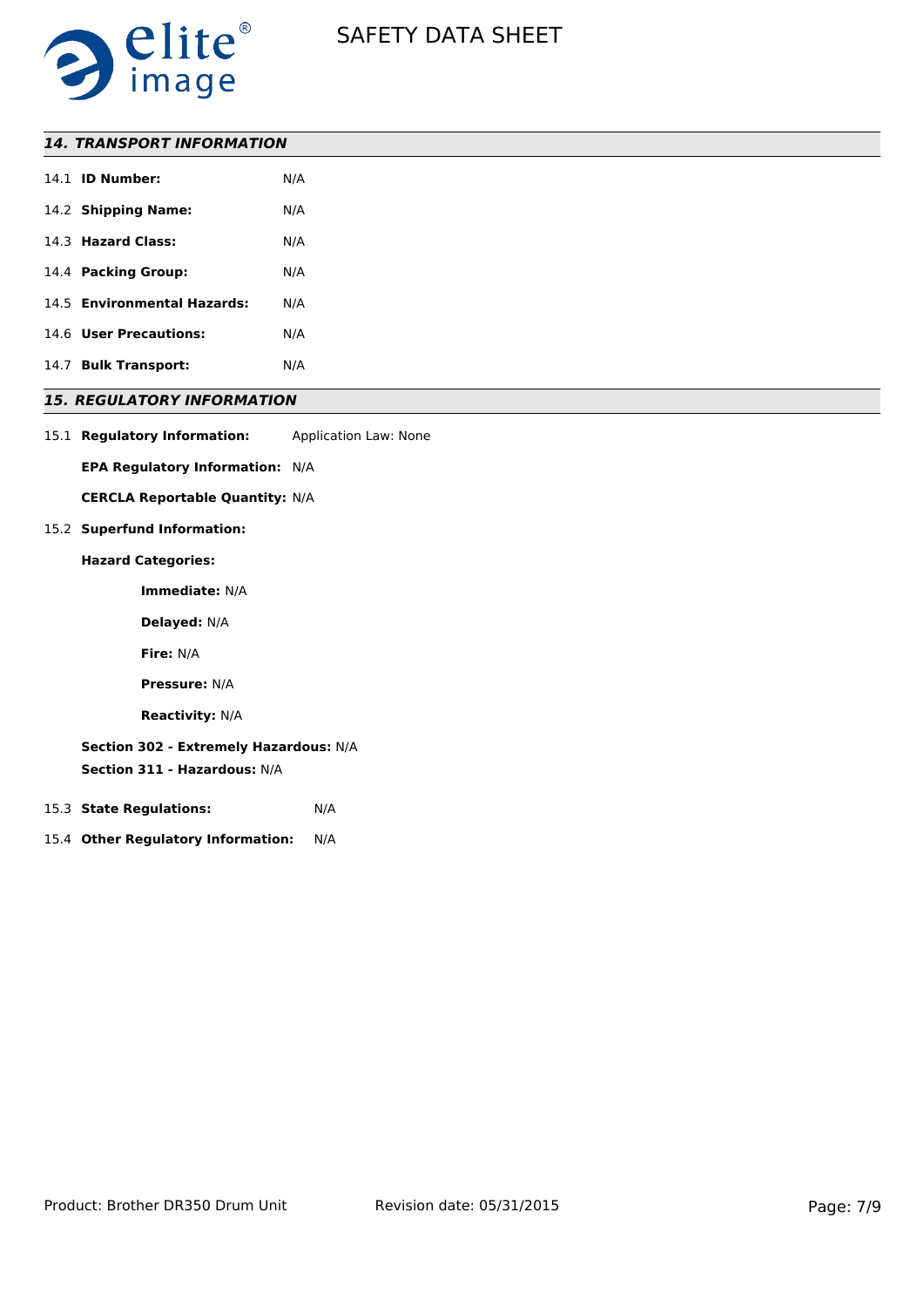

# *16. OTHER INFORMATION*

| <b>General Comments:</b>          | This information is based on our current knowledge. It should not therefore be construed as<br>quaranteeing specific properties of the products as described or their suitability for a particular<br>application |
|-----------------------------------|-------------------------------------------------------------------------------------------------------------------------------------------------------------------------------------------------------------------|
| <b>Creation Date of this SDS:</b> | 09/17/2015                                                                                                                                                                                                        |